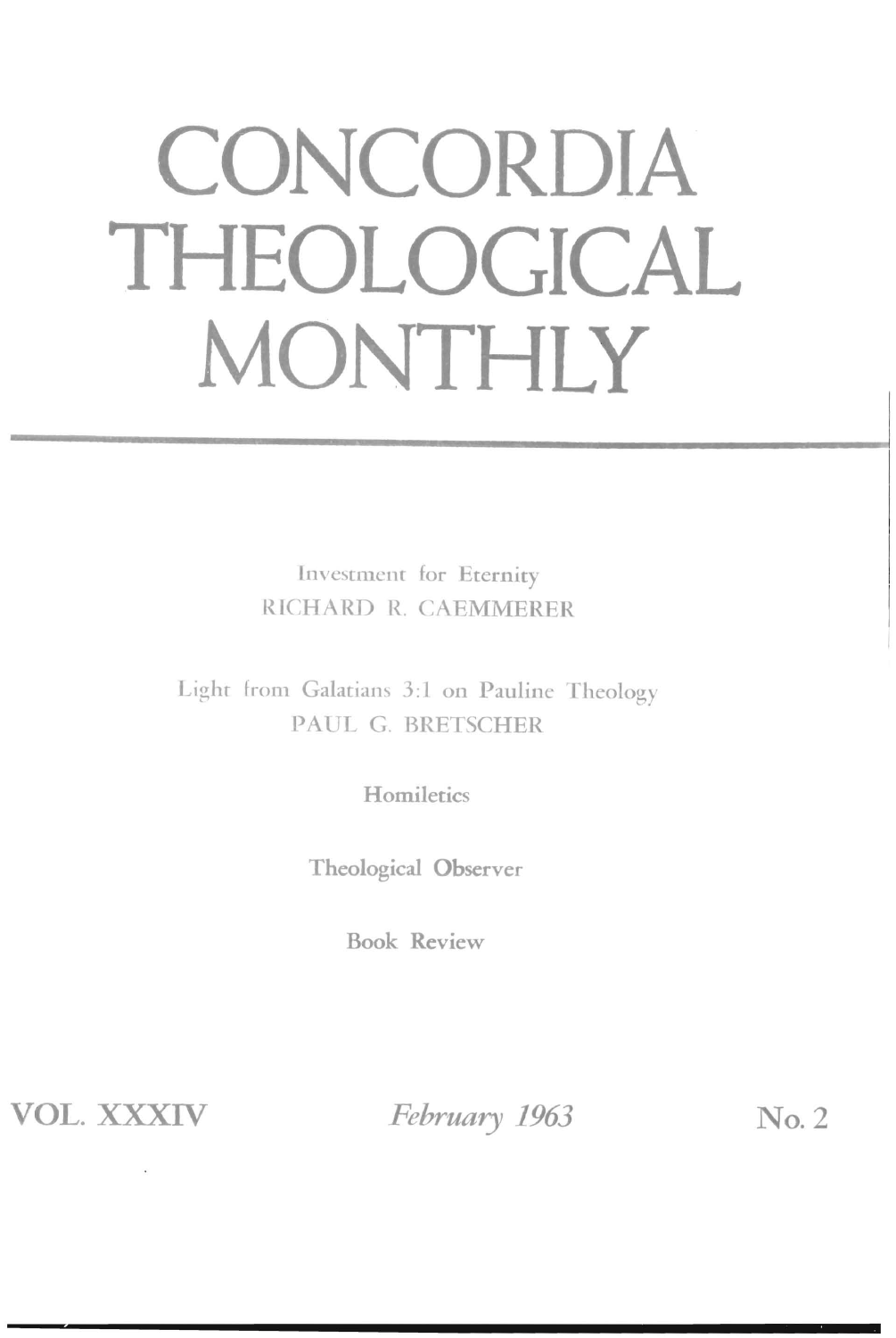## THEOLOGICAL OBSERVER

## BRIEF ITEMS FROM THE NATIONAL LUTHERAN COUNCIL

*Buck Hill Falls, Pa.* - A turning point in missionary activities has been reached by "older church" nations, and bold new approaches are now needed, a World Council of Churches leader and two other authorities declared here at the annual meeting of the Lutheran Foreign Missions Conference of North America. In their discussion papers each of the three speakers underscored the need for establishment of a new mission thrust, to be carried out in partnership with the younger churches in rapidly changing lands.

The Rt. Rev. Lesslie Newbigin, director of the Department of World Mission and Evangelism of the WCC, called for acceptance of a new mission philosophy based on joint church action and in recognition of the entire world as a mission field. Dr. R. Pierce Beaver, professor of missions at the University of Chicago Divinity School, cited the present as "a new age for pioneering" in mission work, and William J. Danker of St. Louis, professor at Concordia Seminary of The Lutheran Church - Missouri Synod, suggested projection of church mission effort into areas of economic activity.

About 60 delegates from LFMC participating groups gathered here on Nov. 26-27 to hear and discuss the study papers. The missions organization is a forum supported by some 20 Lutheran church mission boards and independent societies and meeting annually to air missionary policies and problems.

The group elected Dr. Herman A. Koppelmann, St. Louis, executive secretary of the Missouri Synod Board for World Missions, as its president for the coming year. He succeeds Dr. Earl S. Erb of New York, executive director of the Lutheran Church in America's Board of World Missions, who has held the post for the last four years.

A need for "radical changes" in the philosophy of missions was cited by Bishop Newbigin, who said today's mission task is directed to "six continents, not three." Calling for "rethinking" and casting away of the mantle of 19th-century colonialism that shrouded early mission activity, the WCC leader said "the image the word 'mission' evokes is that of the white man going to Africa, Asia, or Latin America - we don't see those deeply committed Christians from Jamaica going to work in the pagan slums of Manchester and Birmingham."

The need for common planning and less emphasis on maintaining "confessional" boundaries in mission activity is made mandatory, asserted Bishop Newbigin, by the increasing urbanization of the world, the heightening demand for educational facilities, the impact laymen are making in overseas areas, and the urgent need for mission effort in the many unevangelized areas of the world. "For every one person who goes overseas as a missionary," he said, "100 go in some other capacity. Potentially the question of the future evangelization of the world rests much more on the 100 than on the **one.** . . ."

He called attention to the "paternalism" that has developed between the older "sending" churches and the younger "receiving" bodies and called for demolition of this situation by efforts to "develop a genuine partnership in decision." Noting a proposal made at the WCC assembly at New Delhi, India, last year, he said it is hoped that churches, together with mission officials, can be brought together in specific areas to "put their cards on the table, expose fully their relationships ... and together, as God's people, face the task."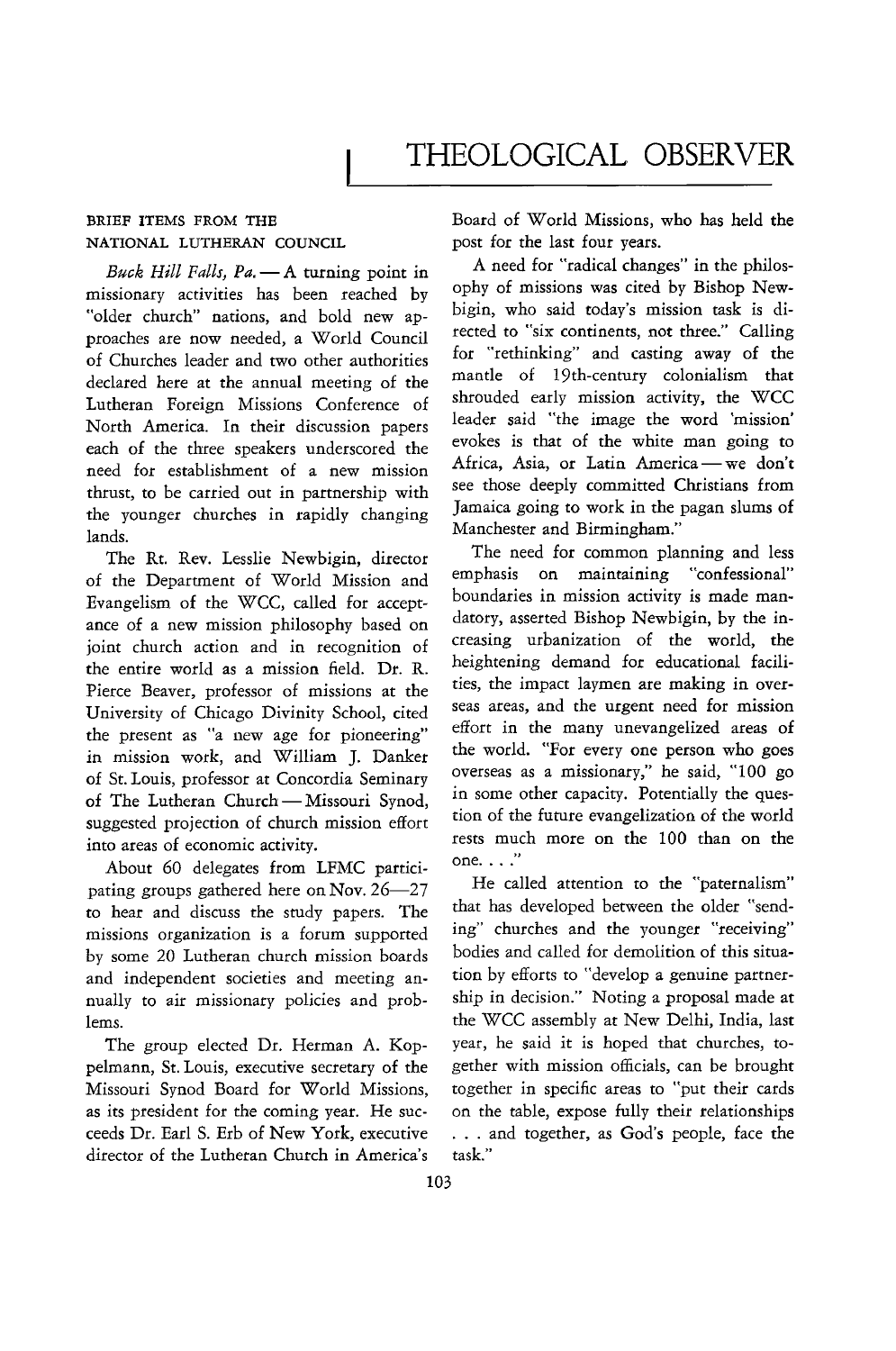Dr. Beaver stressed violent changes in world economic and social structure, emphasizing "the magnitude of the metropolis and the population explosion." He said it is urgent that mission activity move into new patterns "by setting free a goodly number of men and women from the traditional duties and methods of missionaries and granting them complete freedom with plenty of time to experiment."

The Chicago theologian expressed the opinion that world conditions "will demand far more missionaries in the future" and said the church should augment its professional ministry through "the voluntary, unpaid action of laymen making witness and exercising a manifold ministry by virtue of their discipleship."

"A daring new openness is necessary," said Dr. Beaver, if effective new mission patterns are to be discovered. He criticized older churches as institutions "concerned with conserving their prestige, privileges, and remnants of power, with maintaining their peculiar traditions, and with carrying on ever more activities.'

Prof. Danker cited personal observations of mission activity in many areas to support an argument that "the church will become truly indigenized ... only when it lives economically out of the culrure in which it is based." Describing examples of churches and missionaries successfully engaging in business ventures, the speaker suggested increased church participation in economic activities. "Not that the church should become rich," he said, "but through corporate as well as individual stewardship, it can be of better service to the world. We require far more in personnel and resources than anyone at present is doing."

Prof. Danker questioned the flexibility of the church in coping with "dynamic urbanization." Churches in the West today "are fleeing urban poverty and pursuing suburban money," he said. "Yet the church can change.

Until the 19th century many Protestant and Roman Catholic churchmen stood out against taking interest. Today denominational pension plans are based on it."

"Without a secure economic base the Christian congregation in mission lands often seems to spend nearly all its energies on its own marginal economic existence and has small resources left to succor others in their need," he said. He suggested that business enterprises should be separate in structure from the organized congregation, conducted "under the rules of the kingdom of God's left hand."

The major presentations received prolonged analysis in general floor discussion and through panels of "reactors." These included clergymen from Tanganyika, Japan, and Malaya studying in the United States.

Other speakers included the Rev. Carl Johansson, executive secretary of the Federation of Lutheran Churches of Tanganyika, who presented opening devotions; the Rev. James Scherer, dean of the LCA's School of Missions at Maywood, Ill., and the Rev. Conrad Braaten, executive director of the World Brotherhood Exchange.

Mr. Scherer charged that Lutherans "have not been true to the Reformation" by failing to relate theology to an understanding of the mission task. He called for "intense research to recover our true missionary direction."

Mr. Braaten reported that the WBE, an independent, laymen-supported organization which has the endorsement of the American Lutheran Church, has sent 52 volunteer technicians and professional men to underdeveloped areas  $-$  all at their own expense $$ since it was formed about two years ago. He said five college students are also studying now in India and will visit mission fields around the world under auspices of the WBE.

The ALC clergyman said the program could be greatly accelerated if additional personnel could be obtained to make contacts and administer the work.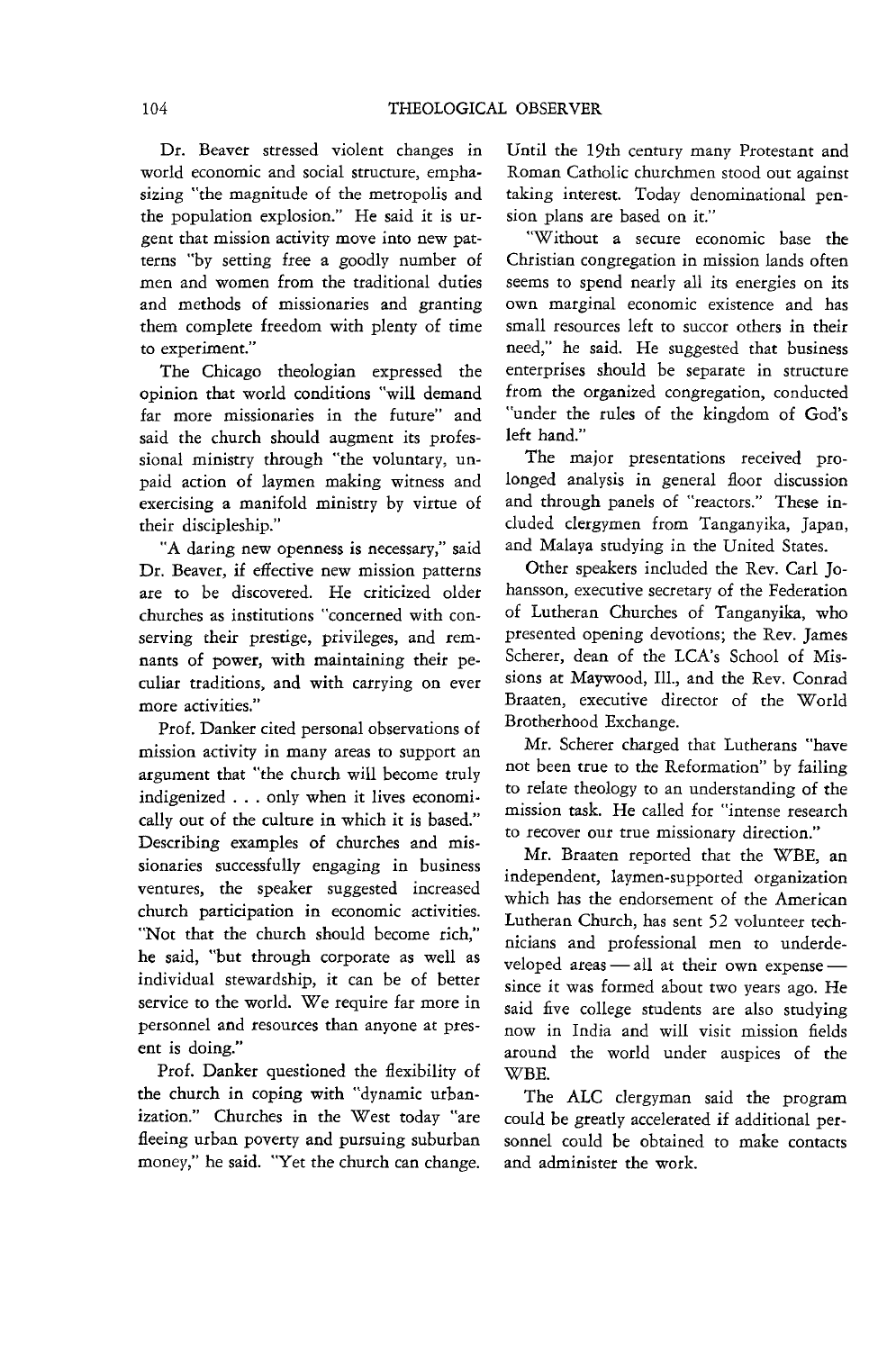*Milwaukee.* - Congregations of the Wisconsin Evangelical Lutheran Synod in the Milwaukee area are participating in an urban church planning study here initiated by the National Lutheran Council. The study, being conducted by Dr. Walter Kloetzli of Chicago, secretary for urban church planning in the NLC's Division of American Missions, involves some 200 congregations of four church bodies.

The mission board of the Southeastern Wisconsin District of the Wisconsin Synod encouraged its congregations to participate in the study, stating that "none of the fellowship principles which the Wisconsin Synod has upheld are in jeopardy." Also participating are congregations of the American Lutheran Church and the Lutheran Church in America, both participating bodies of the NLC, and of The Lutheran Church-Missouri Synod.

In emphasizing the need for the study, Dr. Kloetzli pointed out that "in our highly complex and structured society it is next to impossible for a congregation to live in isolation from other neighboring congregations in a synodical family."

"The four great facts of contemporary society - growth, mobility, migration, and sprawl- point to the need for study and planning in the urban areas," he said. "The planning of congregation leaders 25 and 50 years ago just can't stand the pressure of the changed situation."

The planning study, the most comprehensive and inclusive ever undertaken by the urban church planning department, is divided into two phases. The first phase, gathering and analyzing community statistics, has been completed and the two-volume report will be available shortly to participating congregations. A field staff of three spent the summer contacting key community leaders in a variety of fields  $-$  planning, housing, welfare, and urban renewal.

The second phase, in which congregations

are grouped into three sectors for self-study, is now in progress. Various community leaders have addressed the sector meetings, including Frank P. Zeidler, former mayor of Milwaukee and an internationally recognized authority on urban affairs.

The self-study conducted by the participating congregations "will bring the churches to look at their ministry as it relates not only to their neighborhood but also to the entire urban community," Dr. Kloetzli pointed out. Results of the study wlll also be available to mission boards on the regional and national level.

The study, which will be completed next summer, is being conducted independently but concurrently by the four church bodies and all meetings in connection with the study are being held separately.

*Chicago.* - Formation of a new Lutheran Historical Conference to work toward coordination of archival, historical, and microfilming activities of all branches of the denomination in North and South America has been completed here.

Organization of the conference marks the first time archivists, historians, and librarians of the major American Lutheran bodies have formally moved to provide a single channel of cooperation for the preservation and utilization of historical records and materials.

Members of all three of the largest Lutheran bodies in the country - the American Lutheran Church, the Lutheran Church in America, and The Lutheran Church-Missouri Synod - took part in the organization meeting here on Nov. 8-9.

Creation of such a cooperative historical conference has been under discussion for several years, particularly among librarians of Lutheran theological seminaries, and since 1960 a planning committee has been working toward the actual organization.

Specific purposes of the conference, in addition to coordination efforts, include the encouragement of research and the produc-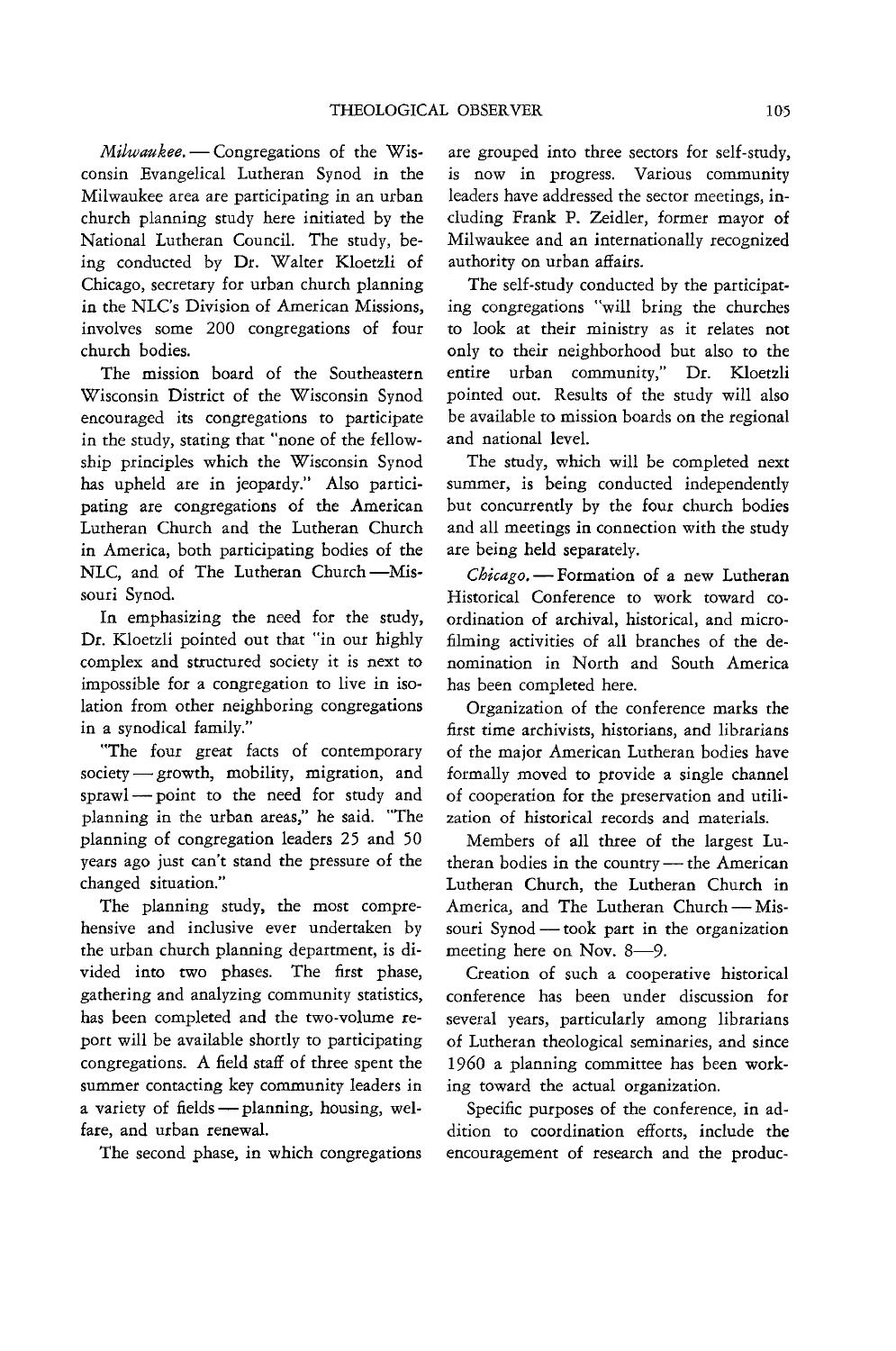tion of scholarly works on the history of Lutheranism in America.

The newly formed group also passed a resolution calling for the establishment of a Lutheran historical research center in the framework of the new cooperative agency that has been proposed to succeed the National Lutheran Council. The resolution was directed to representatives of the ALC, LCA, and Missouri Synod who in January will open consultations to formulate plans to organize the proposed new Lutheran association.

A 9-member executive committee was elected to conduct conference activities between general meetings, which will be held biennially. The committee named the following officers: Dr. Dorris A. Flesner, ALC professor of church history at Northwestern Seminary, Minneapolis, Minn., chairman; the Rev. August R. Suelflow, Missouri Synod, director of Concordia Historical Institute, St. Louis, Mo., vice-chairman; the Rev. Robert C. Wiederaenders, ALC, a historian and pastor at Kankakee, Ill., secretary; and the Rev. William F. Goetz, archivist of the ALC at Wartburg Seminary, Dubuque, Iowa, treasurer.

Other executive committee members are Miss Elizabeth 1. Balz, ALC, librarian at Lutheran Seminary, Columbus, Ohio; Miss Helen M. Knubel, LCA, secretary of research and statistics and librarian for the NLC, New York, N.Y.; the Rev. Joel W. Lundeen, archivist of Augustana Lutheran Church, which this year merged into the new LCA, and librarian at Augustana Theological Seminary, Rock Island, Ill.; Dr. Carl S. Meyer, Missouri Synod, professor of church history at Concordia Theological Seminary, St. Louis, Mo., and the Rev. Henry Scherer, LCA, librarian at Lutheran Theological Seminary, Philadelphia, Pa. Miss Knubel was designated as editor of the newsletter to be published by the conference.

The conference discussed microfilming

operations by various Lutheran church bodies and recommended this work be done through the channels of the American Theological Librarians Association Board of Microtext. Members of the conference executive committee were urged to continue offering their services as consultants to the different churches concerning microfilming projects.

In other conference action it was decided to continue work on two current cooperative projects - completion of a check-list of all Lutheran synodical reports and minutes and a list of all the denomination's periodicalsand to start work on a list of all Lutheran manuscript collections.

The executive committee scheduled its next meeting for November 1963 at Augustana Seminary and set the next general conference session for November 1964 at Concordia Historical Institute.

The conference was organized with 103 charter members, and it was decided to keep the charter list open until the end of 1962. A total of 30 archivists, historians, and librarians attended the organization meeting.

*New Ulm, Minn.-The* Wisconsin Evangelical Lutheran Synod has authorized funds to call two full-time pastors to serve military personnel of the synod stationed in the area centering in Washington, D.C., and in the vicinity of El Paso, Tex.

At a special convention of the synod here, Nov. 7-9, delegates also voted to provide funds for the appointment of 30 part-time pastors who will serve neighboring military installations in the vicinity of their congregations.

The Wisconsin Synod does not approve of the military chaplaincy, charging that under existing regulations it is not possible for a pastor of its synod to carry out his duties without violating denominational beliefs and practices.

The stepped-up program was necessary, the delegates were told, because "since our synod's suspension of fellowship with The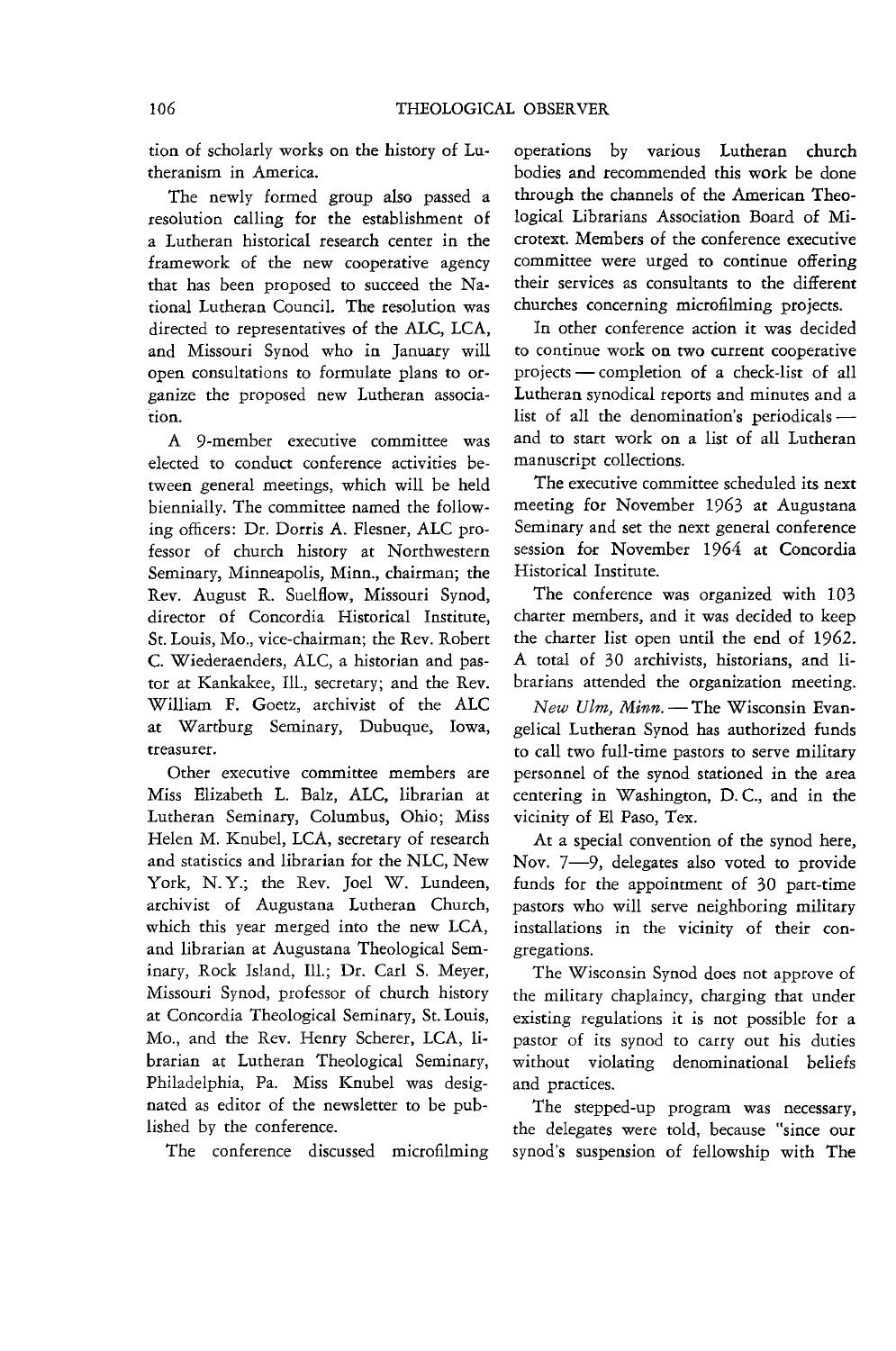Lutheran Church - Missouri Synod the possibility of referral of our armed forces personnel to local resources has been seriously curtailed."

Prior to the suspension of fellowship with The Lutheran Church - Missouri Synod in August 1961, Wisconsin Synod military personnel was also referred for pastoral services to Missouri Synod pastors when Wisconsin Synod pastors were not available. Since the suspension of fellowship the Spiritual Welfare Commission of the synod has terminated this practice.

According to the chairman of the commission, the Rev. Arnold Schroeder of Milwaukee, the two full-time pastors will be called as soon as possible. Many of the 30 parttime pastors have already been secured, he said.

In other action the convention approved a proposal that the "Board of Trustees of the Synod be empowered to use the amount previously voted by a convention for a joint building project in Madison ( \$184,500) toward the establishment of our own student mission in Madison."

At the University of Wisconsin in Madison, the Wisconsin and Missouri Synods have been carrying on joint student work. The approval of the convention means that there will be an eventual separation of the student work of the two synods.

"We have established no timetable, however, for this separation," said the Rev. Raymond Wiechmann of Milwaukee, chairman of the synod's General Board for Home Missions.

Helsinki. - Resignation of Prof. Osmo Tiilila, prominent Finnish theologian and public lecturer on religious matters, from the national Lutheran Church, has stirred this country and aroused wide comment, especially in church and press circles. His withdrawal legally took force on Dec. 10. He said it was made in protest against modern trends which he asserted were leading the church away from its central purpose and minimizing the importance of personal "new life in Christ."

A main focus of debate concerns the possibility of Dr. Tiililä's continuing as professor of systematic theology at the University of Helsinki. This is the first time in the university's history that one of its theological professors has left the church. However, Dean Aimo Nikolainen of the faculty of theology said no rule exists requiring theological professors to belong to the church.

Prof. Tiilila resigned from the ordained ministry of the Finnish Evangelical Lutheran Church more than a year ago. He has now given up membership on all church committees, including the Finnish Committee on Arrangements for the Lutheran World Federation's Helsinki Assembly next year. Early in 1961 he gave up his place on the LWF Executive Committee, on which he had served since 1952, but at that time he gave poor health as the reason. He had suffered a heart attack while at the 1960 Executive Committee meeting in Porto Alegre, Brazil.

The 58-year-old theologian attended the federation's Hanover Assembly in 1952 and its Minneapolis Assembly in 1957. He is a former vice-chairman of the Finnish National Committee for the LWF.

Archbishop Ilmari Salomies of Turku, primate of the Finnish Church, was quoted by the Helsinki Christian semiweekly *Kotimaa* as having commented that "this is a deplorable event in many respects ... but I am happy to learn that, in his own words, Professor Tiililä remains a friend of the ideal of our church."

The archbishop also said, according to *Kotimaa:* "Professor Tiilila is a person who has been, during many years and in many ways, very active in the service of the church. He has been deeply concerned about various phenomena within the Finnish Church, especially those that in his opinion need revision and change.

"His public utterances and books have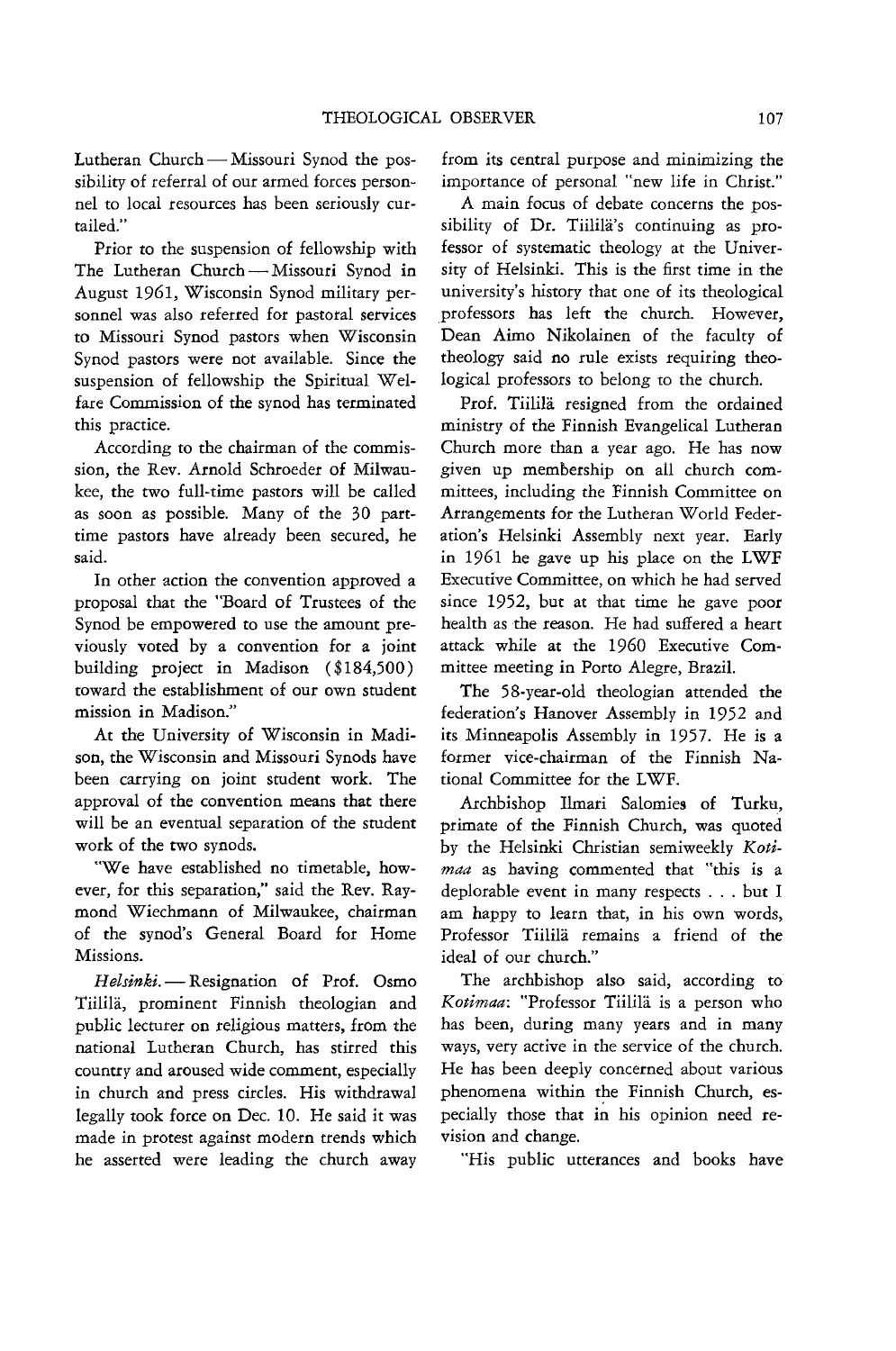been gaining wide popularity, and I believe they have had their influence within hearts, For this reason it is particularly sad that he has not found it possible to continue his activities within our church,"

Dr. Tiililii, in an open letter to *Kotimaa*  announcing his resignation, said he had been profoundly considering the step for a long time. He added, though, that the decision had been brought to a head by the treatment given by the church press to a revival rally here at which he was the main speaker.

The rally took place on the first weekend in November in the Messuhalli, the city's large, modern assembly hall. He took eXception to the coverage of it not only by *Kotimaa* but also by the weekly paper of the Helsinki parishes, *Kirkko ja Kaupunki*  (Church and City).

When he addressed the revival meeting, Professor Tiililä criticized new methods of church work aimed at reaching and understanding modern man without primarily seeking his conversion from sin.

He was later quoted in *Kotimaa* as having stated: "I have not said in my lectures at the Messuhalli meeting that 'the greatest danger to the Church lies in its attempt to activize unconverted people to do God's will.' I mentioned this only as one example of the distorted direction of the present state of the Church.

"I wanted to stress in both my addresses that the greatest danger to the Church is the neglect of the message of eternal life, which is pushed aside in favor of some lesser aspects. I have by no means underestimated those other activities of the Church, such as the attempt to keep up with difficult present day problems and deal with them through social work," he said.

"They are of great importance. But in spite of all this, we should remember that our Savior did not come into the world mainly to set in order our human relationships with our neighbors."

*Geneva.* - A fully equipped \$40,000 mo-

bile clinic and a check for \$100,000 were turned over here to the Christian Committee for Service in Algeria in the name of the Lutheran W orId Federation. Presentation was made on Nov. 30, by Dr. Bruno Muetzelfeldt, director of the LWF Department of World Service, in a joint ceremony at which an identical medical van was turned over to the CCSA by Dr. Leslie E. Cooke, associate general secretary of the World Council of Churches.

The CCSA is an ecumenical agency of 17 Christian organizations and churches representing numerous nationalities joined together in a common effort to bring relief and rehabilitation to more than a million Algerians left destitute by the war for independence from France.

Described as "a small hospital on wheels," the huge white mobile clinic was contributed by German Evangelicals through their *Brot*  für die Welt program and Swedish Lutherans through the "Lutherhjälpen" effort of the federation's National Committee in that country.

The \$100,000 check from LWF/WS, made available by Lutheran donors on both sides of the Atlantic, explained Dr. Muetzelfeldt, is "an undesignated contribution for CCSA service programs of general nature." Previously this year federation funds for Algeria aid totaling \$120,000 had been allotted to the CCSA, he said.

They included \$10,000 for a proportionate share of the administrative costs of the committee's work, \$35,000 for service to released prisoners, \$40,000 for the mobile clinic, \$20,000 for vehicles to transport material relief goods, and \$15,000 for airlifting 20,000 blankets donated by other agencies.

The LWF/WS director anticipated that another \$180,000 would be made available to the CCSA for its program in 1963.

At the presentation ceremony, Dr. Muetzelfeldt said the clinomobiles "illustrate a most significant Christian response to human need. They are a testimony that we who find our-